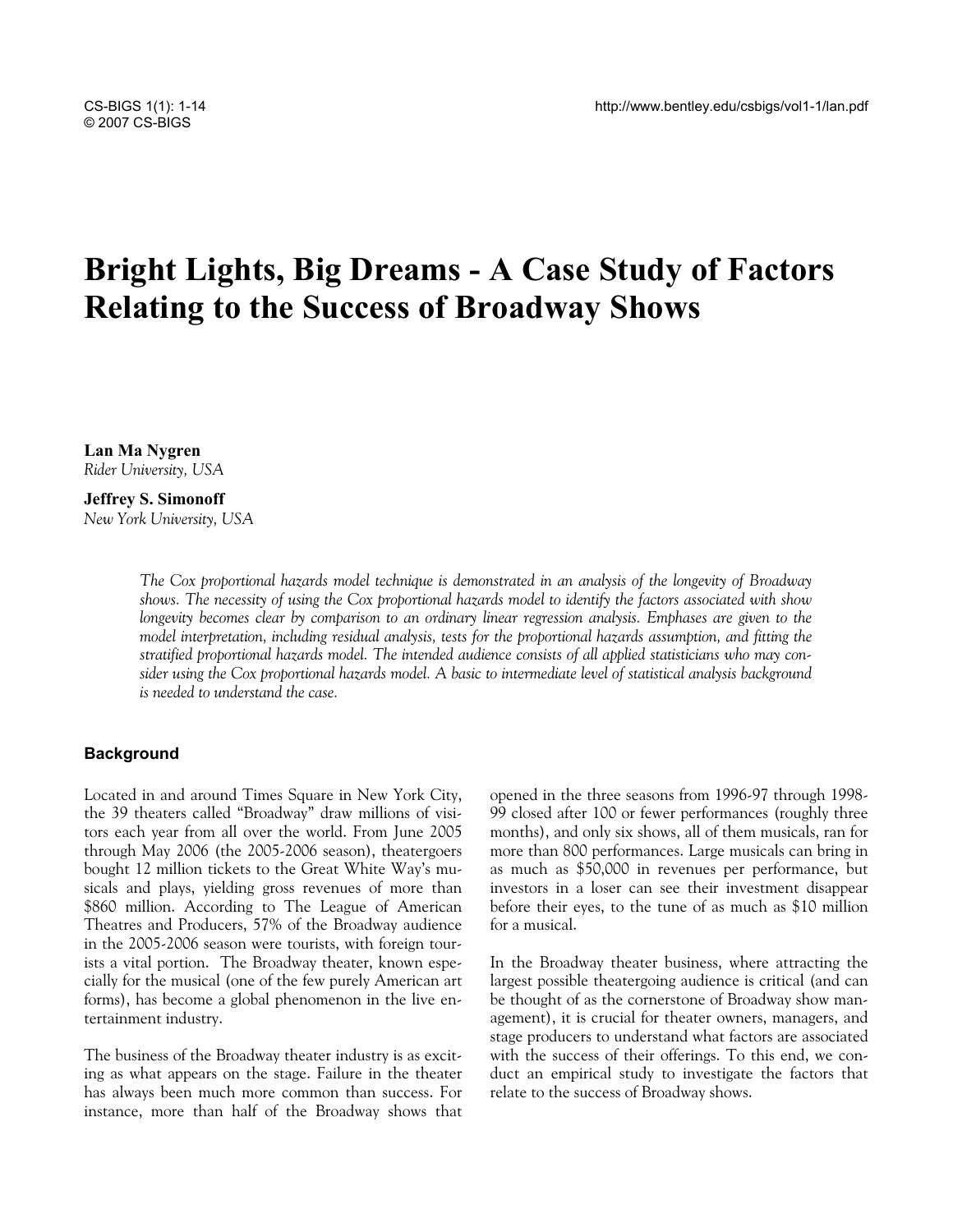# **Related Work**

Although there has been an increasing amount of empirical research addressing the determinants of success in the film industry (De Vany, 2004), relatively little work has focused on investigating the drivers of Broadway show success. Reddy, Swaminathan, and Motley (1998) employed an ordinary linear regression to model the types of information that affect the longevity and success of Broadway shows based on data from the 1980-1982 seasons. They found that critic reviews (particularly, those in the *New York Times*), preopening advertising in the *New York Times*, show type, and timing of the opening of the show were significant predictors of the longevity (number of performances) of the show. In various empirical investigations of the motion picture industry, the following factors have been found to (sometimes) be associated with the success of a motion picture: the genre (action, comedy, etc.) of the film, the Motion Picture Association of America rating of the film, critical reviews, Academy Award nominations and wins, measures of "star power," whether or not the movie was a sequel, first week's revenue, and the budget for the film. See Simonoff and Ma (2003) for more complete references. A different emphasis is given in this study (compared to Simonoff and Ma, 2003) by focusing on demonstrating the application of the Cox proportional hazards model technique. New material includes comparison to an ordinary linear regression analysis, assessment of model adequacy both graphically and through the use of hypothesis tests, and fitting the stratified proportional hazards model.

#### **Data**

The following discussion is based on Simonoff and Ma (2003). The data constitute a census of shows eligible for the Tony Awards opening on Broadway for a 3-year period (the 1996-1997 through 1998-99 seasons), which are then followed until the end of the 1999-2000 season on May 3, 2000 (the traditional end of the season corresponds to the last day of eligibility of a show for the Tony Awards). The response variable of interest is the longevity of the show. Show longevity is chosen as the dependent variable because high production costs, combined with the limited seating capacity of a theater, suggest that the commercial success of a show depends on the length of time the show runs, which is measured as the total number of performances of the show. Indeed, in these data the correlations between the (logged) total revenue of the show and the (logged) total number of performances is very high (.943), so examination of the length of the show's run is effectively equivalent to examining revenues. Having said that, analyzing longevity rather than revenues has the advantage of avoiding issues related to the very different costs associated with different types of shows. According to The League of American Theatres and Producers, in the 2004-2005 season (for example), the average paid admission for musicals was \$67.92, while that for plays was \$60.79, and that for other types of shows was \$41.26. Given the high production costs for a musical, higher ticket prices have to be charged to generate more revenue, but this higher revenue does not necessarily translate into profitability (which would allow the show to remain open); it is the latter measure that is of interest, rather than the former.

An important feature of the response variable is that some of the observations are right-censored. To be more specific, by the end of the 1999-2000 season, seven of the shows had not closed. All that is known for these shows is that the number of performances is at least the observed value. Figure 1 gives a histogram of the total number of performances for the shows. The value for the seven shows that had not closed by May 3, 2000, are marked with an  $\times$ , so the total number of performances for those shows until closing is, in fact, larger than the recorded values. The long right tail in the histogram reflects the fact that roughly half of the shows closed after 100 or fewer performances (roughly three months), while six had more than 800 performances. If we think of the longevity of a show as its "survival time," the right-skewedness shown in Figure 1 is a typical pattern for lifetime data. There were a total of 95 shows opening from the 1996- 1997 through 1998-1999 seasons. Among them, four shows ("Eugene Onegin," "Into the Whirlwind," "The Cherry Orchard," and one production of "The Three Sisters") were contractually limited to very few performances, and these are not included in the data analyses, resulting in data for 91 shows.



**Figure 1.** Histogram of observed total number of performances for each show. Numbers for shows that had not closed by May 3, 2000 are marked with the symbol  $\times$ .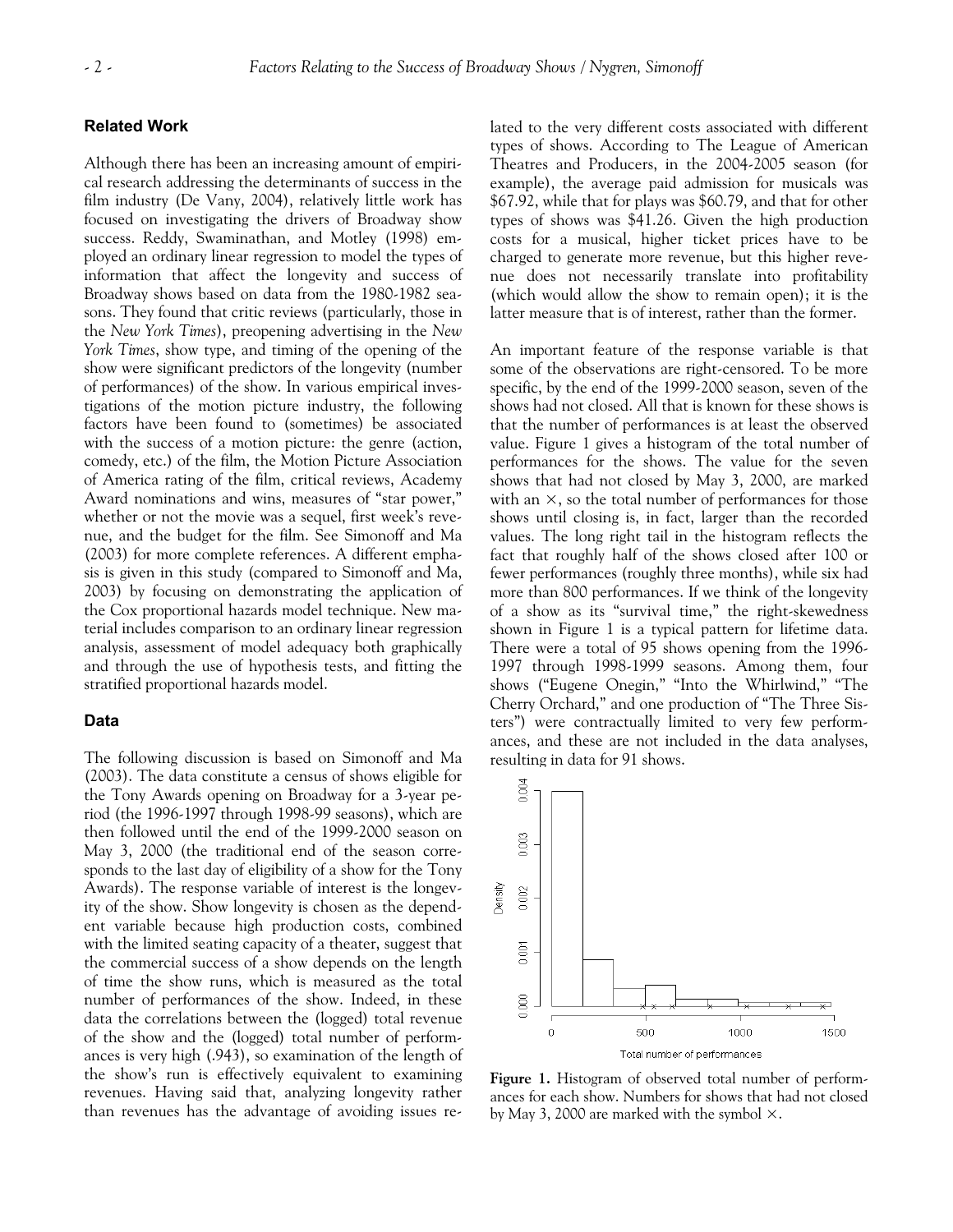To identify the possible predictors of a show's longevity, it is important to understand the nature of the product and the risks associated with paying to attend a Broadway show. The theater (together with movies and art) is an *experiential* good (one that people choose and use solely for the experience of pleasure). Since such a good would typically be limited to one (or few) experiences, and the monetary risk involved in the choice of a theatrical show is relatively high (the ticket price of a show on Broadway is \$25 to \$110), consumers seek to minimize risk by obtaining information from external sources. A potentially powerful source of such information is a critic's review. Critic reviews provide information about theatrical productions both experientially (expressing the feel of the theater-going experience) and objectively (information about the cast, plot, and genre of the show), and if the critic is viewed as unbiased, his or her opinions can be persuasive. Further, a critic with tastes similar to those of the potential audience would tend to predict success or failure well, even if the reviews did not have a direct causal effect on that success or failure. According to the *Demographics of the Broadway Audience 2005-2006* report prepared by the League of American Theatres and Producers, 28% of the Broadway show attendees identified critics' reviews as a major influence to see a show.

The predictors used to measure the impact of information sources are critic reviews from the *New York Times* and the *New York Daily News*. Since the reviews from these two newspapers do not give numerical ratings of the shows, three doctoral students interested in the Broadway theater served as judges to rate each review on a scale from 1 (poor evaluation) to 5 (high evaluation). To avoid bias, each judge read and rated each review independently and instructions on the criteria for each scale were provided to the judges. The correlations between the ratings of the three judges ranged from .829 to .872 for the *Times* and from .853 to .887 for the *Daily News*. The high interrater correlations suggest strong consensus among the judges. The ratings for each newspaper are therefore taken to be the average of the ratings for the three judges.

Besides information sources such as critic's reviews, objective features of a show (i.e. show type, timing of the opening, initial audience reaction) are also key factors that influence the success of a theatrical product. Show type is included as a potential predictor of show longevity for several reasons. Many studies have found genre to be predictive of success of movies. Musicals are considerably more expensive to produce than other shows, and such increased production values might appeal to consumers. Musicals also typically charge higher ticket prices than other types of shows, so a producer might keep a musical open longer to try to recover more of the initial fixed cost. Whether or not a show is a revival is also a potential predictor, since a show being revived has appeared on Broadway before, a potentially positive signal to consumers.

We anticipate that the timing of a theatrical opening could affect its success, since research on movies indicates that timing is a significant predictor of movie success (see, for example, Radas and Shugan 1998, Ravid 1999, and Simonoff and Sparrow 2000). The opening month of a show is included as a possible predictor to investigate the seasonal effects on show longevity.

Initial audience reaction to the show is measured using the percentage of available seats sold during the first week of the run, as reported by the League of American Theatres and Producers. First week's attendance is a good indicator of the effectiveness of preopening publicity, since most Broadway show tickets are bought in advance, and also provides a large pool of potential (amateur) critics to spread the (hopefully) good word about the show (the *Demographics of the Broadway Audience 2005-2006* report mentioned earlier noted that personal recommendation was the single strongest reported influence in choosing a show to attend).

The fact that Academy Award nominations and wins provide a boost to demand of movies is supported by both conventional wisdom and empirical evidence (see, for example, Simonoff and Sparrow 2000). The predictors attempting to capture the effect of awards in the context of Broadway shows are Antoinette Perry (Tony) Award nominations and wins. Here, we restrict ourselves to the major categories of best musical and best play (revival and nonrevival), best director (musical and play), leading actor and actress (musical and play), and featured actor and actress (musical and play), as these are the categories of greatest interest to the general public. Winning or not winning the most important of Broadway theater awards is a powerful information source that would be expected to play a significant role in generating awareness and influencing choice of theatrical shows, in the same way that critic reviews do this. Nominations and awards are also likely to be indicative of the overall talent level of the people involved in the show and, of course, of the quality of the show itself.

The nature of the Tony Awards—and their impact on Broadway productions—affects the way show success should be measured. Shows will often be kept open until Tony nominations are announced; troubled shows that are nominated benefit from related advertising, while those that are not nominated close quickly. Thus, the total number of performances of a show can be related to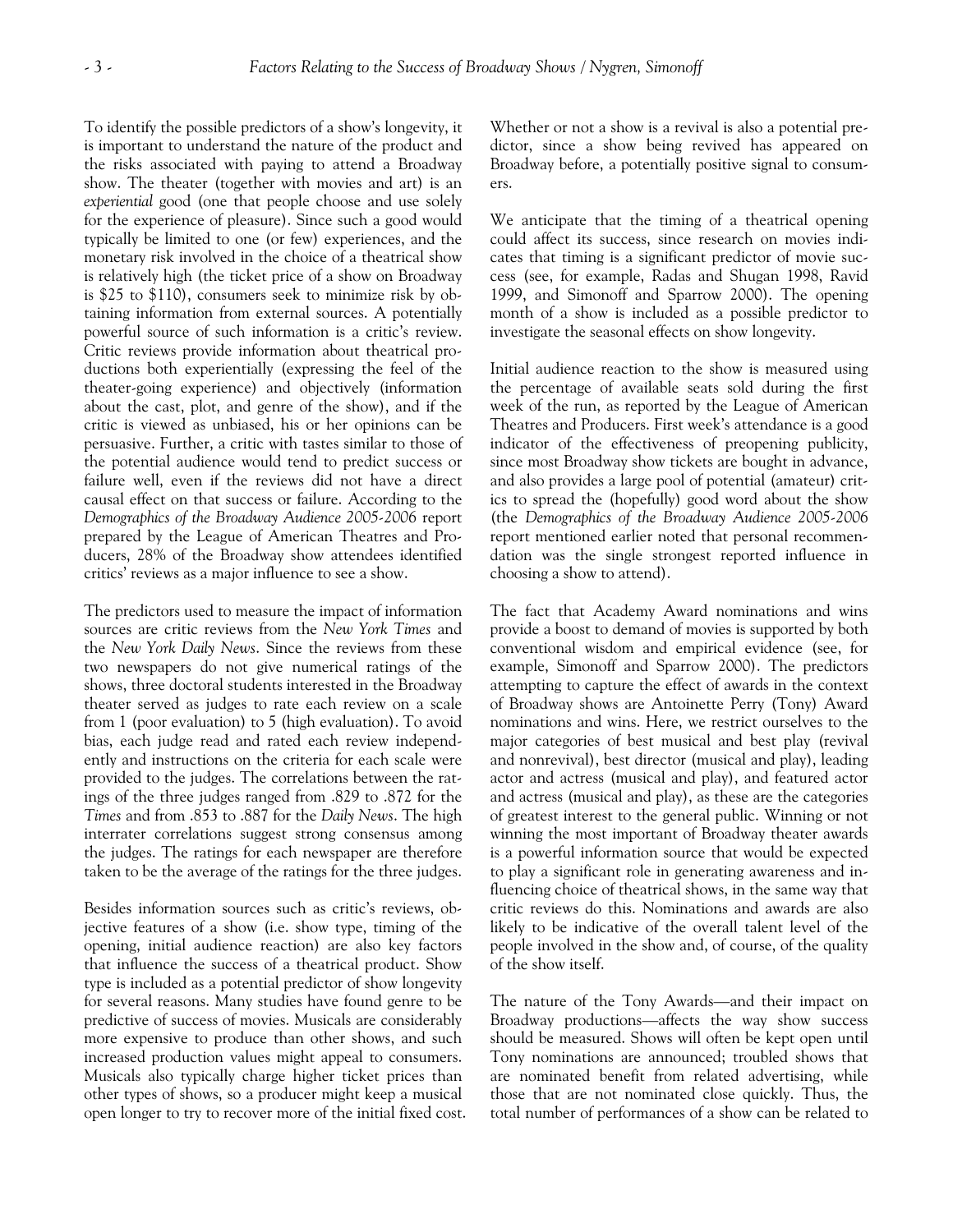its opening date in a way that has nothing to do with audience approval of the show. A troubled show that opens in February or March stays open several weeks (and dozens of performances) longer than one that opens in April, simply because it has longer to wait before Tony nominations or awards are announced. For this reason, longevity will be defined here in three distinct ways: total number of performances from opening night, total number of performances after the announcement of Tony Award nominations, and total number of performances after the announcement of Tony Award winners. For each of these targets, the connection with seasonal effects will also be investigated.

## **Methods**

To motivate the proportional hazards model approach to the analysis of the data, we first pursue a linear regression model to see what problems arise if we ignore the censoring in the target variable. Since the total number of performances is right skewed, as indicated in Figure 1, the natural logarithm of total number of performances will be used as the dependent variable. Table 1 summarizes the results of the least squares linear regression model fit based on the subset of the available predictors that are numerical, for illustrative purposes.

**Table 1.** Results of Least Squares Linear Regression Model Fit for Total Number of Performances

| Variable              | Coefficient |         |         |  |
|-----------------------|-------------|---------|---------|--|
| Constant              | 3.3405      | 7.40    | < 0.001 |  |
| First-week attendance | 0.0032      | 0.36    | 0.719   |  |
| Second-week atten-    | 0.0104      | 1.17    | 0.246   |  |
| dance                 |             |         |         |  |
| Tony nominations      | 0.0690      | 1.00    | 0.319   |  |
| Tony awards           | 0.3369      | 2.97    | 0.004   |  |
| New York Times review | $-0.1272$   | $-1.38$ | 0.171   |  |
| Daily News review     | 0.1804      | 2.11    | 0.038   |  |

**Note.** Target variable is the logged total number of performances. Predictors include percentages of seats sold in the first week and the second week, review ratings in the *New York Daily News* and the *New York Times*, the number of Tony nominations in the major categories, and the number of Tony Awards in the major categories. Residual standard error: 0.8364 on 79 degrees of freedom; F-statistic: 7.59 on 6 and 79 degrees of freedom (pvalue =  $2 \times 10^{-6}$ ); R-squared: 0.3658, adjusted R-squared: 0.3176.

The only explanatory variables that are significantly related to the show longevity are the number of Tony Awards in the major categories and the reviews in the *Daily News*. The coefficients imply that each additional Tony Award is associated with multiplying the estimated total number of performances by roughly 1.4  $(e^{0.3369} = 1.40)$ , and a rating one point higher in the *Daily News* review is associated with multiplying it by almost 1.2 (holding all else fixed). In contrast to the positive effect of the *Daily News* reviews on show longevity, the rating in the *Times* reviews has a negative coefficient, which indicates that better ratings in the *Times* reviews hurt longevity of a Broadway show (although this coefficient is not statistically significantly different from zero).

To take into account the censoring in the target variable, we use a censoring indicator variable *c* to keep track of the different types of observations in the data. Specifically, we use  $c = 1$  to denote that the observed total number of performances is an actual survival time (i.e., the show has closed by the end of the 1999-2000 season), and we use *c*  $=0$  to denote that the observed total number of performances is a censored value (i.e., the show is still open at the end of the study). This variable is not used in the least squares regression fit, but is crucial for the survival analysis models to be described shortly. Figure 2 presents the scatter plots of the logged total number of performances versus predictors, where different plotting symbols are used for the censored and non-censored data points.

Several interesting findings emerge in Figure 2. The dependent variable, show longevity, must take on positive values. This discourages use of a strictly linear model in favor of a loglinear model, as fitted values from a linear model could be negative, especially for shows closed with very few performances. In addition, we note that the censored points (i.e., the shows still open at the end of the study) are all distributed systematically towards the top of the plots. This trend is anticipated since the shows that are still open at the end of the study have more performances, while the shows that have short runs had already closed by the end of the final season examined. To see how this pattern can lead to biases in the analyses, we now repeat the linear regression fitting omitting the censored observations. The results are presented in Table 2.

The values of the coefficients are noticeably different from those in Table 1, with most changing in the direction of a weaker relationship with logged total number of performances. Now the only significant predictor is Tony Awards. The R-squared is lower, even though the standard error of the estimate is also smaller, which is not surprising given the existence of less variability in the logged total number of performances from omitting several large values.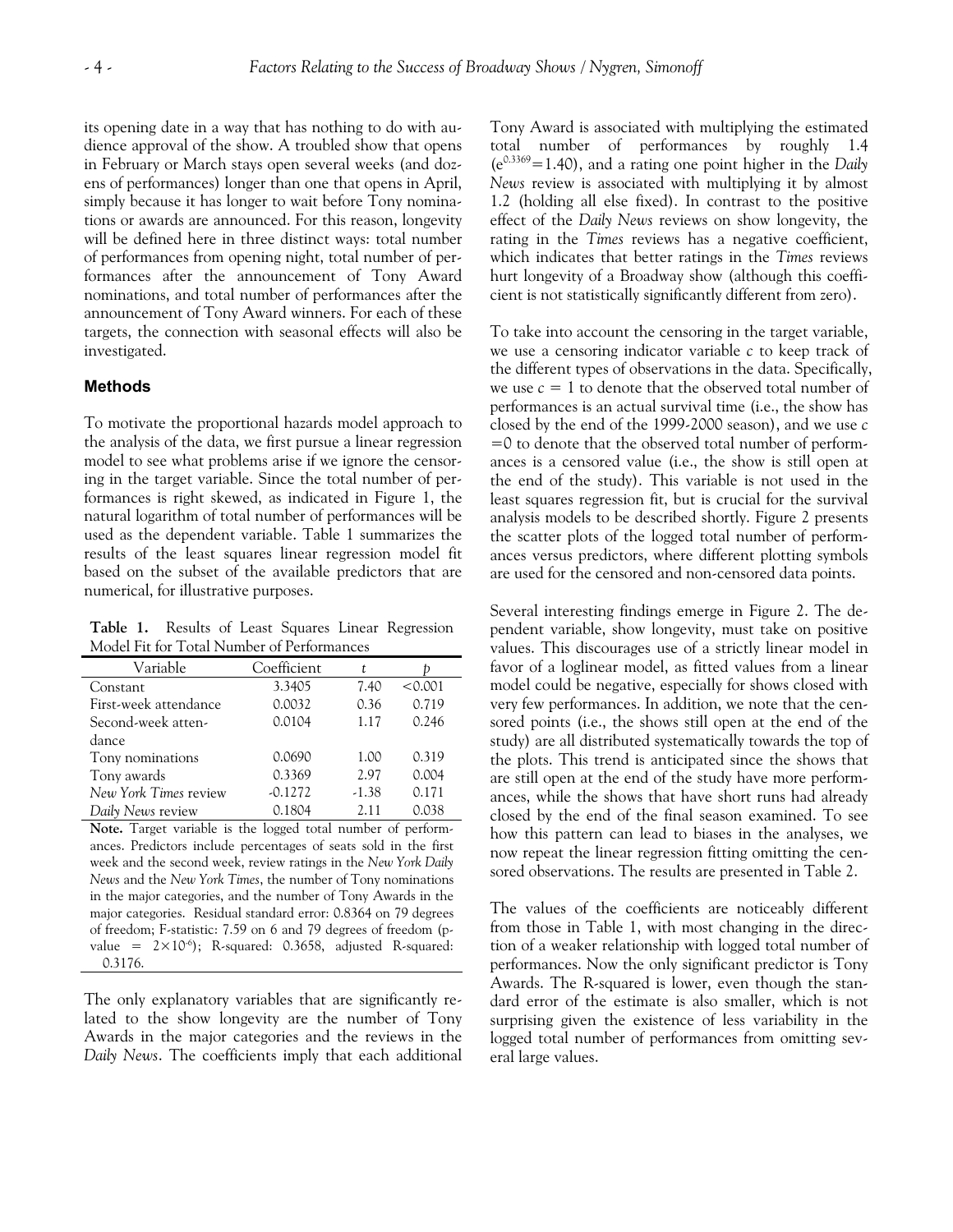

 $o =$  censored observation  $x =$  non-censored observation

**Figure 2.** Scatter plots of logged total number of performances versus predictors. The plotting symbols represent whether or not the observation is censored.

| Table 2. Results of Least Squares Linear Regression |
|-----------------------------------------------------|
| Model Fit For Total Number of Performances Omitting |
| the Censored Observations                           |

| Variable                                                      | Coefficient |         |         |  |
|---------------------------------------------------------------|-------------|---------|---------|--|
| Constant                                                      | 3.3276      | 7.76    | < 0.001 |  |
| First-week attendance                                         | 0.0056      | 0.66    | 0.513   |  |
| Second-week atten-                                            | 0.0057      | 0.68    | 0.498   |  |
| dance                                                         |             |         |         |  |
| Tony nominations                                              | 0.0717      | 1.09    | 0.280   |  |
| Tony awards                                                   | 0.2714      | 2.21    | 0.030   |  |
| New York Times review                                         | $-0.0304$   | $-0.33$ | 0.741   |  |
| Daily News review                                             | 0.1305      | 1.56    | 0.124   |  |
| Note. Residual standard error: 0.78 on 72 degrees of freedom; |             |         |         |  |
| Print 177 7 170 1 00 1 1 1                                    |             |         |         |  |

F-statistic: 4.66 on 6 and 72 degrees of freedom (p-value = 0.0005); R-squared: 0.2797, adjusted R-squared: 0.2197.

Table 3 summarizes the observed total number of performances and the predicted total number of performances using the model presented in Table 2 for the seven shows that were still open at the end of the study period (i.e., the censored observations). It is clear that the model in Table 2 seriously underestimates the total number of performances of the censored observations.

As was noted earlier, show longevities can be viewed as "survival times." Censored data are common in survival data, as it is often the case that a subject is still alive at the end of the study period. For such data (including the data here), statistical models and methods designed for modeling survival time with censored observations should be used to analyze the data. Many statistical packages will perform these analyses; the results given here were obtained using the package R (R Development Core Team, 2006).

A useful descriptive statistic to begin with in any analysis of survival time is the Kaplan-Meier estimator of the sur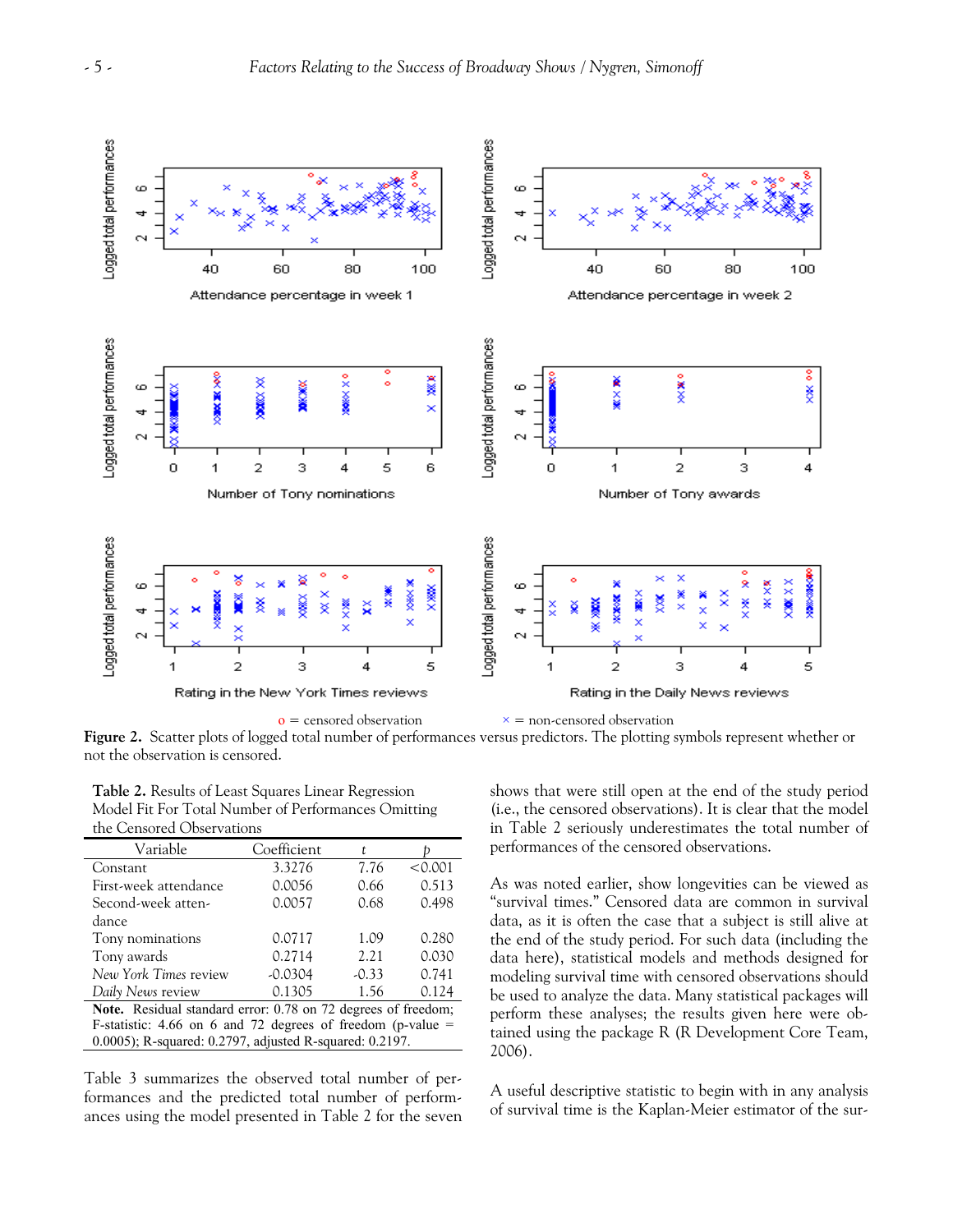vival function, also known as the *product limit* estimator (Hosmer and Lemeshow, 1999, provide a thorough discussion of this and the other survival analysis methods discussed here). It provides a description of the overall pattern of survival times. The survival function in the current context is the probability of observing the total number of performances of a show greater than or equal to some stated value, denoted as *t*. The survival function S(*t*) satisfies  $S(t) = P(T \ge t) = \int_{t}^{\infty} f(x)dx$ , where  $f(\cdot)$  is the

density function of the survival time.

**TABLE 3.** Observed and Predicted Total Number of Performances for Censored Observations

| Show               | Total Perform-<br>ances<br>through May<br>3,2000 | Prediction |
|--------------------|--------------------------------------------------|------------|
| Annie Get Your Gun | 482                                              | 273        |
| Cabaret            | 841                                              | 621        |
| Chicago            | 1437                                             | 594        |
| Footloose          | 639                                              | 82         |
| Fosse!             | 543                                              | 242        |
| Jekyll and Hyde    | 1257                                             | 105        |
| The Lion King      | 1036                                             | 338        |

A graph is an effective way to display an estimate of a survival function. Figure 3 presents the plot of the Kaplan-Meier estimate of the survival function for the total number of performances.



**Figure 3.** Kaplan-Meier estimate of the survival function for the total number of performances.

The Kaplan-Meier curve shows the decreasing step function defined by the estimated survival function. It drops at a value of the total number of performances if a show closed at that number, and is constant otherwise. An important advantage of the Kaplan-Meier curve is that the method takes into account censored data. In Figure 3, small vertical tick-marks indicate censored observations (i.e., shows still open by the end of the study). Note that the survival function estimate descends sharply at first and then tails off gradually. The initial steep descent demonstrates that there were many shows that closed shortly after opening. The relative long right tail represents the few shows that had many performances. The minimum value of the survival function is not zero since the largest number of performances was a censored observation, and hence there is positive estimated probability of survival past that number of performances.

A measure that directly captures the essence of the fundamental underlying survival process is the hazard function *h(t)*. The hazard function is the instantaneous risk of failure (i.e., the show closing), given that it has survived to time *t*, and satisfies  $h(t) = f(t)/S(t)$ . As was noted earlier, *f(t)* is the density function of the survival time and *S(t)* is the survival function. Since the goal here is to identify the covariates that are related to the show longevity, it is more important to characterize how the distribution of the survival time changes as a function of the covariates than to specify the basic underlying distribution of survival time. In this setting, a regression model for the hazard function that describes survival time in a comparative sense provides more flexibility than one that requires estimation of the underlying survival distribution.

The most frequently used regression model of this type is the *proportional hazards* model, first proposed by Cox (1972). The data for each show are denoted by the triple, (*t*, *c*, **x**), where *t* is the number of performances until either the show closes or the end of the 1999-2000 season, *c* is the censoring indictor variable as specified earlier, and **x** represents values of the predictor variables for the show. In the Cox model, the hazard function  $h(t, x, \beta)$  is modeled as satisfying

$$
h(t, \mathbf{x}, \boldsymbol{\beta}) = h_0(t)e^{\mathbf{x}'\boldsymbol{\beta}}.
$$
 (1)

This is a semiparametric model in that the baseline hazard function  $h_0(t)$  is not specified, which allows for a wide variety of possible survival distributions. This baseline hazard corresponds to that when each of the covariates equals zero, or equivalently (if the predictors are treated as centered in the analysis, as is typical) when they each equal their mean value. The model implies that hazard functions for different **x** values are multiplicatively related (hence the name proportional hazards), or equivalently that  $S(t, \mathbf{x}, \boldsymbol{\beta}) = [S_0(t)]^{\exp(\mathbf{x} \cdot \boldsymbol{\beta})}$ , where  $S_0(\cdot)$  is the baseline survival function. This model postulates an exponential effect of a covariate on the per show closing rate, holding all else in the model fixed (or, equivalently, a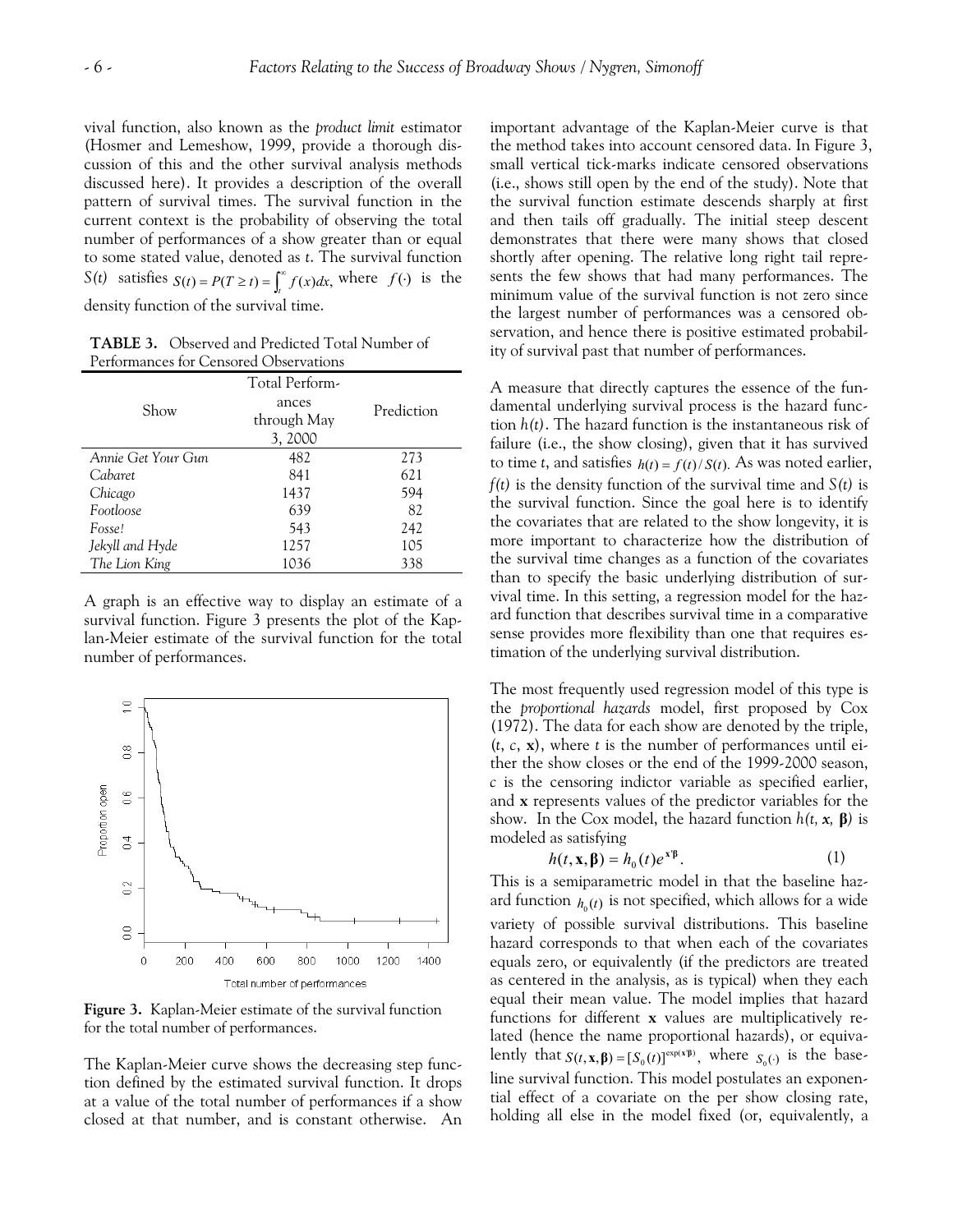linear effect of a covariate on the logged closing rate). This exponential relationship is more reasonable than a linear one, given the nonnegativity of survival times and the typically observed right-tailedness of survival time as shown in Figure 1.

Parameter estimates in the proportional hazards model are estimated by maximizing the partial likelihood function. Hypotheses regarding individual parameters are tested using Wald tests, which are defined in the same way as *t*-tests in least squares regression as the ratio of the estimated parameter to its estimated standard error. The overall significance of the regression relationship is tested using a (partial) likelihood ratio test, which corresponds to the *F*-test in least squares regression. Although this is not pursued here, the baseline survival function  $s_{\sigma}(t)$  can be estimated using the partial likelihood, resulting in graphical representations of the regression relationship and estimated survival times for specific shows.

## **Results**

#### *Total Number of Performances*

We first describe the analysis of the total number of performances of the Broadway shows. Table 4 presents the results of the model fitting. First-week attendance was not available for two shows ("More to Love" and "Rollin on the T.O.B.A."), and one show ("Summer and Smoke") was not reviewed in the *Daily News*, leaving 88 shows in the sample. Note that since it is hazard that is being modeled, a positive coefficient implies an increased risk of a show closing and, hence, a shorter expected survival time.

The table shows that the model provides significant predictive power for the risk of a show closing, as the partial likelihood ratio test of overall significance is highly significant. The type of show is significantly related to show survival, with (as expected) musical shows surviving longer than plays. The coefficients indicate that given the other variables, the hazard for a musical is 62.3% lower than for a play, and is 57.5% lower for a musical revue than for a play. In contrast, whether or not a show is a revival is not a significant factor in survival, suggestingthat this form of information does not influence consumer behavior.

The only component of the seasonal effect of opening month that is significantly associated with survival is whether or not the show opened in July, with a July opening increasing the hazard by a factor of more than 15. This result, although not necessarily unexpected (shows

**Table 4.** Results of Proportional Hazards Model Fit for Total Number of Performances

| Variable            | Coeffi-   | exp(Coeffi) | $\widetilde{\mathcal{X}}$ | Þ     |
|---------------------|-----------|-------------|---------------------------|-------|
|                     | cient     | cient)      |                           |       |
| Type of show:       |           |             |                           |       |
| Musical             | $-0.9747$ | 0.377       | $-3.12$                   | 0.002 |
| Musical revue       | $-0.8568$ | 0.425       | $-1.72$                   | 0.086 |
| Revival             | 0.2591    | 1.296       | 0.98                      | 0.330 |
| Opens in July       | 2.7218    | 15.208      | 3.15                      | 0.002 |
| First-week          | $-0.0174$ | 0.983       | $-2.39$                   | 0.017 |
| attendance          |           |             |                           |       |
| Daily News          | $-0.2642$ | 0.768       | $-2.25$                   | 0.025 |
| review              |           |             |                           |       |
| New York            | 0.0482    | 1.049       | 0.38                      | 0.700 |
| <i>Times</i> review |           |             |                           |       |
| Tony nomi-          | 0.0438    | 1.045       | 0.47                      | 0.640 |
| nations             |           |             |                           |       |
| Tony Awards         | $-0.5295$ | 0.589       | $-2.78$                   | 0.005 |

**Note.** Target variable is the total number of performances. Predictors include two indicator variables identifying the type of show (musical and musical revue), an indicator variable identifying if the show was a revival, a seasonality effect represented by an indicator variable identifying if the show opened in July (the only monthly indicator variable that was statistically significant), the percentage of seats sold in the first week, review ratings in the *New York Daily News* and the *New York Times*, the number of Tony nominations in the major categories, and the number of Tony Awards in the major categories. The entries under "exp(Coefficient)" are the multiplicative effect of a one-unit increase of the predictor on the hazard function given the other variables are held fixed. *z* refers to the Wald test of significance of the coefficient, with *p* the associated two-tailed significance level. The partial likelihood ratio test LR is compared with a  $\chi^2$ random variable on the appropriate number of degrees of freedom and tests the overall significance of the predictors. Overall significance:  $LR = 54.1$  on 9 degrees of freedom ( $p = 2 \times 10^{-8}$ ).

with a high profile are unlikely to open in July since the New York social scene moves to eastern Long Island during the summer), should be viewed with caution, since it is based on only two shows ("A Thousand Clowns" and "Twelfth Night"), both of which closed quickly. Only nine shows opened on Broadway during the months May through September of the study period, suggesting that producers consider seasonal patterns when deciding when to introduce a show. This would naturally decrease the chances of observing of a strong seasonal effect on longevity.

Initial customer reaction to a show is directly related to show success, as anticipated. Each additional percentage point of attendance (as a percent of total available seats) during the first week of opening is associated with a 1.7% decrease in hazard, holding all other variables in the model fixed.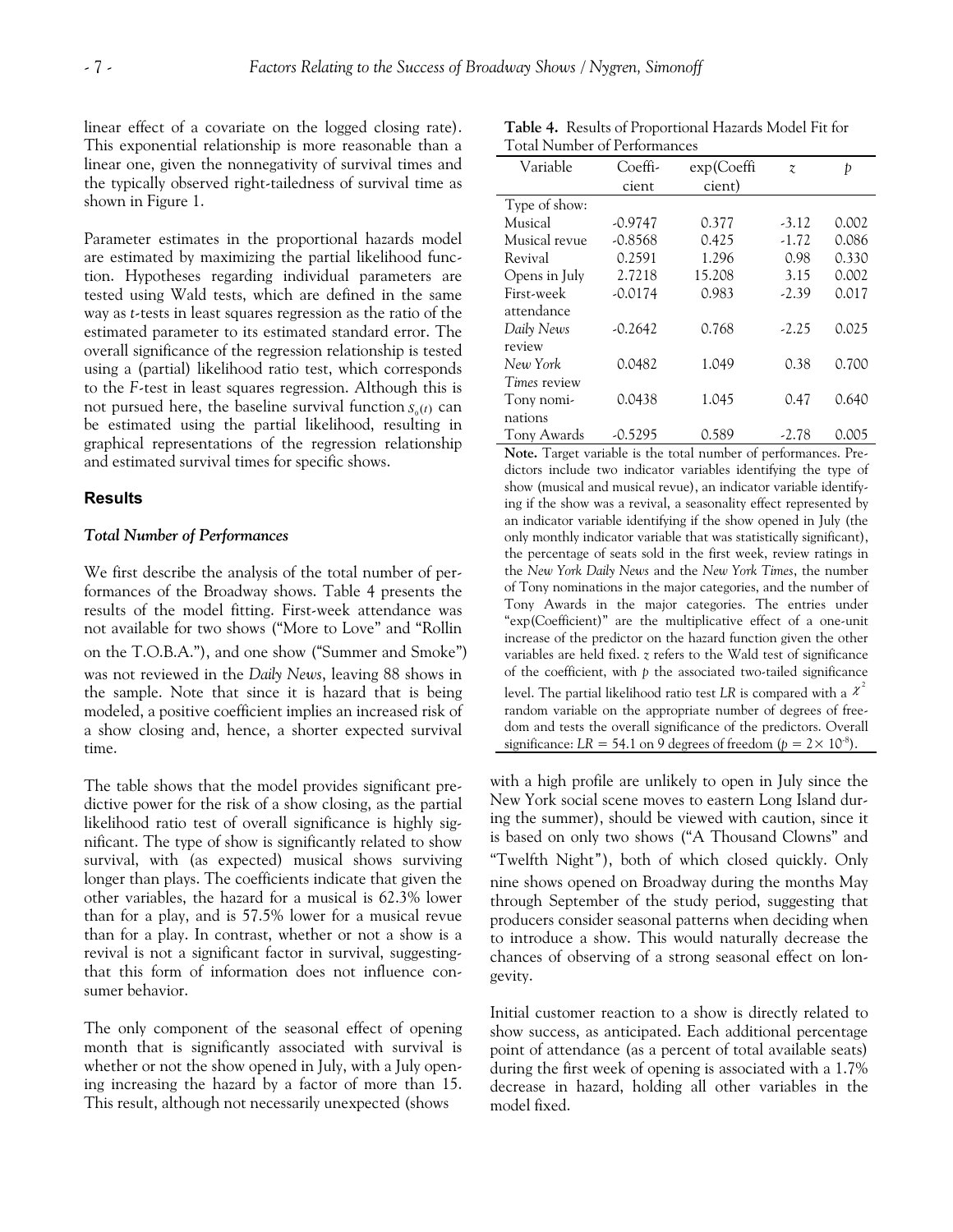As expected from the discussions given earlier, critic reviews can be important in predicting longevity of a show, but in ways that are different from those observed by Reddy et al. (1998) in an important way. A positive review in the *Daily News* is associated with a significant more successful show, as a rating one point higher is associated with a 23.2% drop in the hazard, given the other variables. On the other hand, reviews in the *Times* are not at all related to show longevity. Simonoff and Ma (2003) gives an extensive discussion of this interesting finding. The essence seems to be that while a review in the *Times* might once have had a strong effect on the success of a show, that is no longer the case because of the way that the audience for and marketing of Broadway shows has changed in the last 20 years.

Winning awards is also apparently associated with show longevity. While the number of Tony Award nominations in major categories is not predictive for the risk of a show closing, the actual number of awards is, with each additional award associated with a 41.1% decrease in the hazard holding all else in the model fixed. There are many reasons why this pattern might occur: inherently higher quality of the show, greater opportunities for positive advertising, and the presence of a positive information source for potential attendees.

#### *Number of Performances after Tony Nominations*

As was noted earlier, Tony nominations and Awards are very important for the survival of Broadway shows. Given this, some shows might stay open and survive longer than expected just to try to make it to the awards announcements, when they would otherwise close. To remove this potential source of bias, in this section we examine show longevity as measured by the number of performances after the announcement of Tony award nominations.

Table 5 summarizes the results of a proportional hazards model fit to the 57 shows in the sample that were open at the time of the Tony nominations. There is no seasonal (opening month) effect included in this case, since none of the underlying indicator variables is close to statistically significant. In addition, the show type effect is represented only by an indicator variable for musicals, which implies that musical revues and plays are pooled together. Audience reaction to the show and the effect of Tony nominations on attendance are captured using the percentage of seats sold in the week after the announcement of the nominations. The model with first-week attendance included does not provide additional predictive power, suggesting that attendance the first week after the nominations captures the useful information related to attendance.

Table 5 shares quite a bit of similarity with Table 4. Musicals are more successful than other shows, having a 79.3% lower risk of closing given the other variables. Attendance in the week after nominations are announced is predictive for survival, with an additional percentage point of seats filled associated with a 1.8% decrease in the hazard of closing holding all else fixed. As was true when modeling total performances, positive reviews in the *Daily News* are associated with increased longevity, while reviews in the *Times* are not at all related to show success. Although the number of Tony nominations in major categories is unrelated to hazard, each additional Tony Award is associated with a 39.7% decrease in the risk of the show closing, given the other predictors.

There are two differences between tables 4 and 5 that are worth pointing out. First, there is no evidence of a seasonal (opening month) effect for postnomination longevity. This is actually not surprising, given that the only effect for total longevity was related to opening in July, and neither of the two shows that opened in July was still open at the time of Tony Award nominations, more than 8 months later. The other difference is that whether or not a show is a revival is a statistically significant predictor for hazard, with revivals having more than twice the risk of closing, given the other variables. The reason that

**Table 5.** Results of Proportional Hazards Model Fit for Number of Performances After Tony Nomination An-

| nouncement     |           |            |                           |         |  |
|----------------|-----------|------------|---------------------------|---------|--|
| Variable       | Coeffi-   | $exp(Coe-$ | $\widetilde{\mathcal{X}}$ | p       |  |
|                | cient     | fficient)  |                           |         |  |
| Musical        | $-1.5750$ | 0.207      | $-3.85$                   | < 0.001 |  |
| Revival        | 0.7106    | 2.035      | 2.09                      | 0.037   |  |
| Attendance     | $-0.0178$ | 0.982      | $-1.92$                   | 0.055   |  |
| after nomina-  |           |            |                           |         |  |
| tions          |           |            |                           |         |  |
| Daily News     | $-0.3242$ | 0.723      | $-2.00$                   | 0.046   |  |
| review         |           |            |                           |         |  |
| New York Times | 0.0018    | 1.002      | 0.01                      | 0.990   |  |
| review         |           |            |                           |         |  |
| Tony nomina-   | 0.1492    | 1.161      | 1.24                      | 0.210   |  |
| tions          |           |            |                           |         |  |
| Tony Awards    | $-0.5052$ | 0.603      | -2.41                     | 0.016   |  |

**Note.** Target variable is the number of performances after the announcement of Tony Award nominations. Predictors include a show-type effect represented by an indicator variable identifying if the show was a musical (the only indicator needed to define the statistical extent of the effect), an indicator variable identifying if the show was a revival, the percentage of seats sold in the week after the announcement of nominations, review ratings in the *New York Daily News* and the *New York Times*, the number of Tony nominations in the major categories, and the number of Tony Awards in the major categories. Overall significance: *LR* = 42.1 on 7 degrees of freedom ( $p = 5 \times 10^{-7}$ ).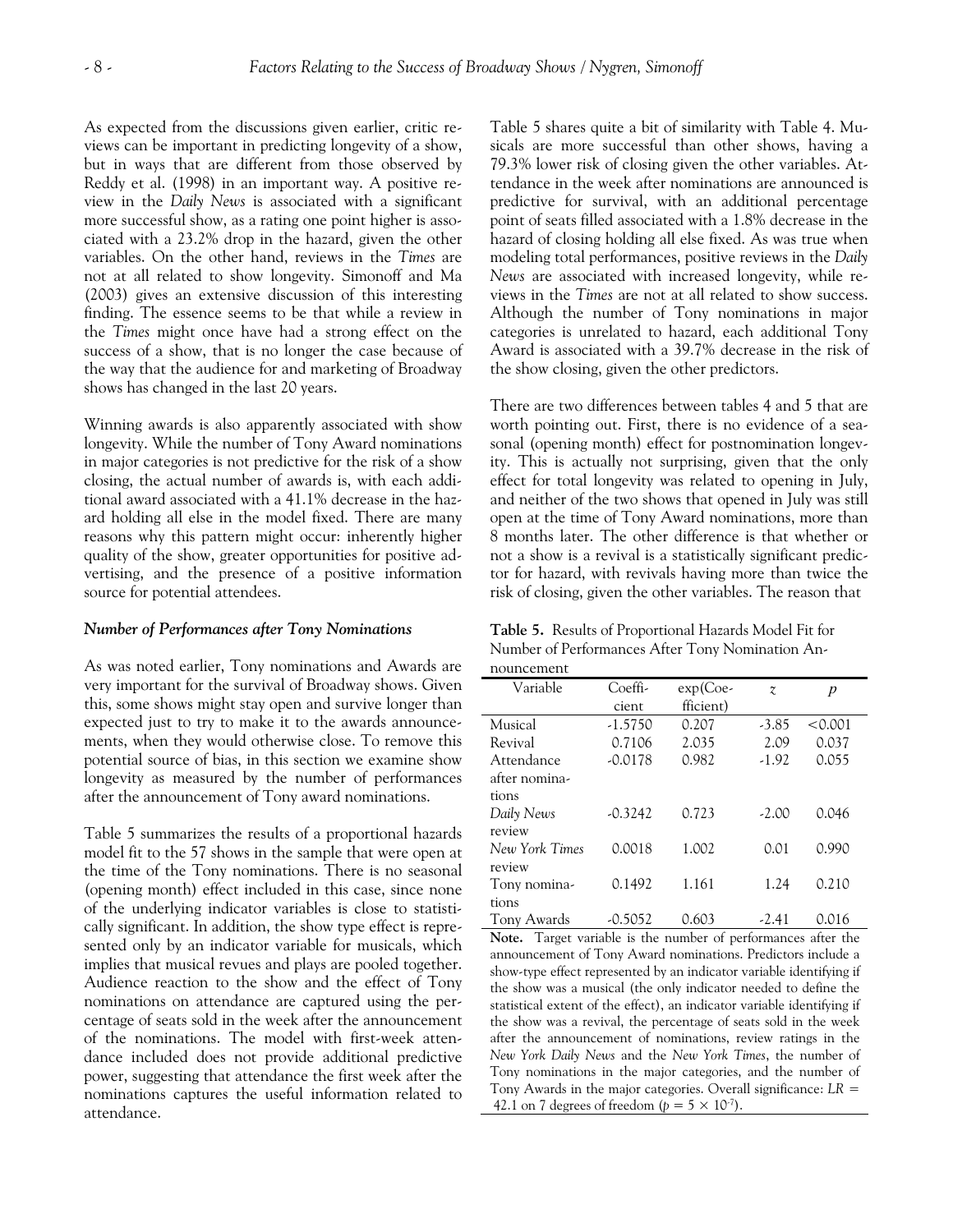$\overline{a}$ 

the revival effect is not significant for total number of performances is that shows that were no longer open at the time of the Tony nominations (which are not used in the analysis in this section) had very short run times (an average of approximate 66 performances), with relatively little difference between revivals and nonrevivals (revivals averaging 78 performances and nonrevivals 59 performances). Shows that were still open when the Tony nominations were announced were generally longer-lived as anticipated, but, among this group, revivals were less successful (revivals averaging 178 performances while nonrevivals 267 performances). One reason for this pattern could be that the familiarity to the potential audience of the material in a revival is viewed as a lack of novelty, keeping audiences away.

#### *Number of Performances after Tony Awards*

In this section show longevity is measured as the total number of performances after the announcement of Tony Award winners. Table 6 summarizes the results of a proportional hazards model fit to the 50 shows in the sample that were open when the Tony Award winners were an-

**Table 6.** Results of Proportional Hazards Model Fit for Number of Performances After Tony Awards Announcement

| Variable         | Coeffi-   | $exp(Co-$  | $\widetilde{\mathcal{X}}$ | Þ       |
|------------------|-----------|------------|---------------------------|---------|
|                  | cient     | efficient) |                           |         |
| Musical          | $-1.8229$ | 0.162      | $-3.94$                   | < 0.001 |
| Revival          | 1.2492    | 3.487      | 2.86                      | 0.004   |
| Attendance after | $-0.0413$ | 0.959      | $-2.50$                   | 0.012   |
| nominations      |           |            |                           |         |
| Attendance after | 0.0254    | 1.026      | 1.40                      | 0.160   |
| awards           |           |            |                           |         |
| Daily News re-   | $-0.3169$ | 0.728      | $-1.74$                   | 0.083   |
| view             |           |            |                           |         |
| New York Times   | $-0.0131$ | 0.987      | $-0.07$                   | 0.950   |
| review           |           |            |                           |         |
| Losing Tony      | 0.2587    | 1.295      | 1.81                      | 0.070   |
| nominations      |           |            |                           |         |
| Tony Awards      | $-0.3873$ | 0.679      | -1.98                     | 0.048   |

<span id="page-8-0"></span>**Note.** Target variable is the number of performances after the announcement of Tony Award winners. Predictors include a show-type effect represented by an indicator variable identifying if the show was a musical (the only indicator needed to define the statistical extent of the effect), an indicator variable identifying if the show was a revival, the percentage of seats sold in the week after the announcement of nominations, the percentage of seats sold in the week after the announcement of winners, review ratings in the *New York Daily News* and the *New York Times*, the number of losing Tony nominations in the major categories, and the number of Tony Awards in the major categories. Overall significance: *LR* = 43.4 on 8 degrees of freedom (*p*  $= 7 \times 10^{-7}$ .

nounced. Just as was true when modeling performances after the Tony nomination announcement, there is no seasonal effect included, and the show type effect is represented only by an indicator variable for musicals. Audience reaction to the show, and the effect of Tony nominations and Awards on attendance, is captured using the percentage of seats sold in the week after the announcement of the nominations and percentage of seats sold in the week after the announcement of the awards.

Several covariate relationships are similar to earlier results. Once again musicals run longer than other types of shows, having 83.8% lower risk of closing given the other variables. The relative cost of a show being a revival is even stronger here, with revivals having 3.5 times the risk of closing, holding all else fixed. Once again, reviews in the *Times* are unrelated to show longevity, but now the favorable nature of a positive review in the *Daily News* is only marginally significant. This is actually not surprising, since all of the shows had been open at least 4 weeks by the time of the Tony Awards ceremony, (so a lessening of the effect of an opening-night review would be expected), and one would expect that Tony Awards and nominations would provide important "official" information for potential customers replacing that of reviews. One somewhat puzzling result is that while attendance in the week after announcement of nominations is significantly associated with postaward longevity (one additional percentage point of attendance reducing the risk of closing by 4% holding all else fixed), attendance in the week after announcement of the awards is not.

The relationship of postaward longevity to Tony nominations and Awards is particularly interesting. Unlike in the earlier situations, the number of Tony nominations is (weakly) associated with survival. In order to make clearer what the model is saying, we divide Tony nominations into two components: winning nominations (Tony Awards) and losing nominations (i.e., the number of Tony Awards subtracted from the number of nominations). Consistent with the earlier analyses, receiving more Tony Awards is associated with longer survival, with an additional award associated with a 32.1% de-crease in the risk of closing given the other variables<sup>[1](#page-8-0)</sup>.

<sup>&</sup>lt;sup>1</sup> Changing the predictors in the proportional hazard model from total nominations and Tony Awards to losing nominations and Tony Awards does not affect the fit of the model in any way. The only change is to the coefficient for Tony Awards, since it now represents something slightly different than before; it is now an estimate of the exponential effect on survival of one additional award, given that the total number of losing nominations (and other predictors) is kept fixed, rather than an estimate of the exponential effect on survival of one additional award, given that the total number of nominations (and other predictors) is kept fixed.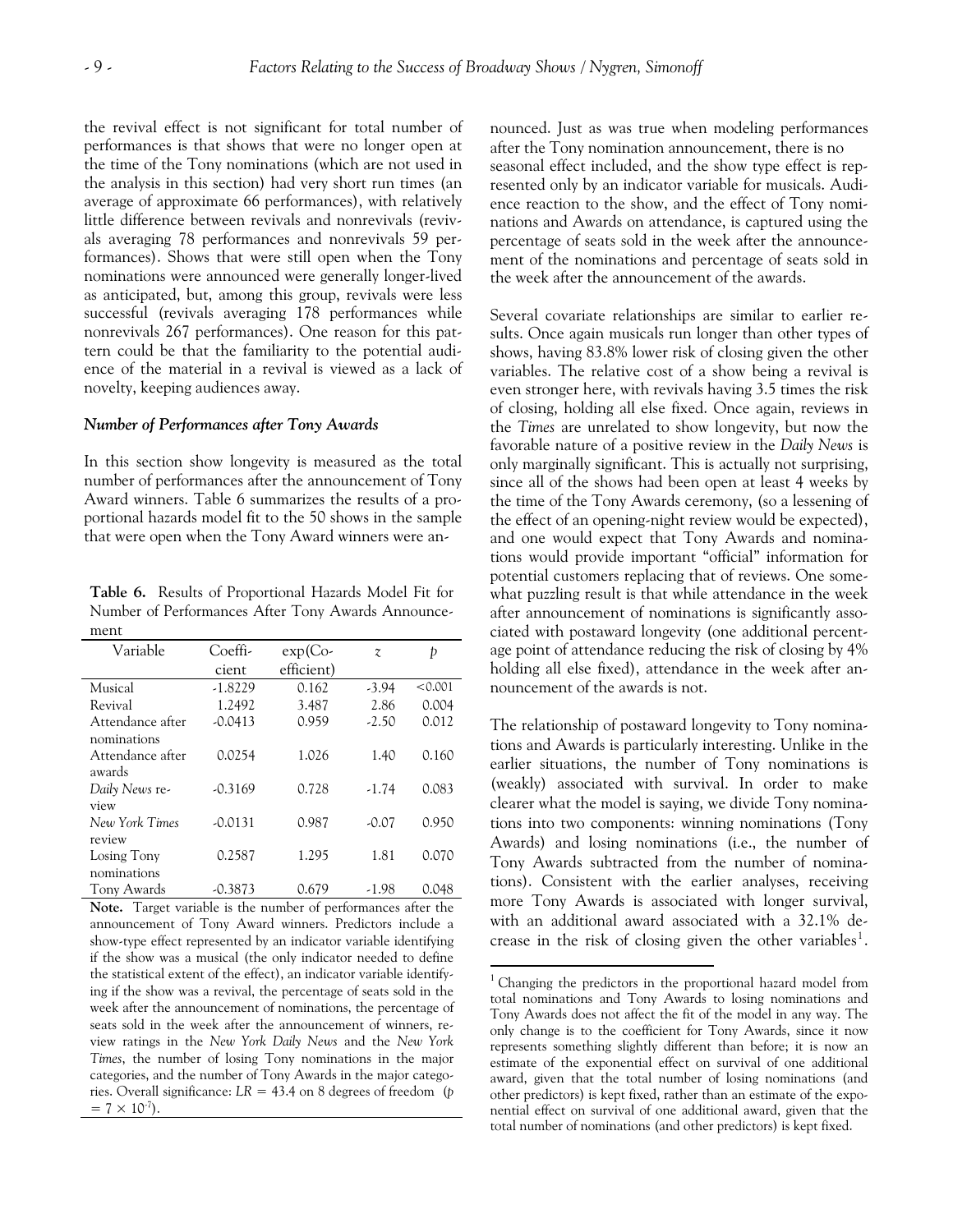The number of losing Tony nominations is inversely related to postaward longevity, which might seem counterintuitive but is actually reasonable. Each additional losing Tony Award nomination is associated with a 29.5% increase in the risk of closing, but this is given that all else is held fixed, including the number of Tony Awards. Thus, losing nominations (additional nominations without additional wins) are apparently viewed as negative information by the public and are associated with increased risk of the show closing.

## **Assessment of Model Adequacy**

#### *Residuals*

As is true for any statistical model, inferences from the proportional hazards model are valid only if the assumptions being made hold, at least approximately. In this section, we check if there are any outliers (shows whose longevity is strongly out of line with what is expected) and in the next section, we discuss whether the proportional hazards assumption holds.

Since the response variable in these analyses includes censored observations, and the proportional hazards model attempts to fit the hazard function, rather than show longevity directly, there is no obvious definition of residuals for the model. One commonly used set of residuals is the martingale residuals,

$$
e_i = c_i - \hat{H}(t_i, \mathbf{x}, \hat{\beta}),
$$

where  $\hat{H}(t_i, \mathbf{x}, \hat{\beta})$  is the estimated cumulative hazard at time  $t_i$  (that is, the integral of the estimated hazard function through *ti* ). The martingale residual estimates a value that has mean zero if the model is correct, with positive values corresponding to shows that closed earlier than expected and negative values corresponding to shows that closed later than expected. Figure 4 plots the martingale residuals for the proportional hazards model in Table 4.

As shown in the graph, three shows had notable (negative) martingale residuals: "Footloose" (639+ performances for a musical with no Tony Awards, 70% first-week attendance, and a poor review in the *Daily News*, implying an expected longevity of 175 performances), "Jackie: An American Life" (128 performances for a play with no Tony Awards, 35% first-week attendance, and a poor review in the *Daily News*, which would imply an expected longevity of 59 performances), and "Jekyll and Hyde" (1,257+ performances for a musical with no Tony Awards, 68% first-week attendance, and a good review in the *Daily News*, implying an expected longevity of 310 performances). The martingale residuals do not exhibit any autocorrelation, supporting the assumption of independence of the survival observations in the sample (the observations in the sample are ordered based on the date the show opened).



**Figure 4.** Martingale residuals for the proportional hazards model in Table 4.

Figure 5 plots the martingale residuals for the proportional hazards model for postnomination performances corresponding to Table 5. Note that none of the shows are outlying according to the martingale residuals. The martingale residuals also do not exhibit any autocorrelation. Figure 6 gives the martingale residual plot for the proportional hazards model for postaward performances corresponding to Table 6. None of the shows are outlying in this plot as well. The plot also provides no evidence for autocorrelation in the martingale residuals.



**Figure 5.** Martingale residuals for the proportional hazards model in Table 5.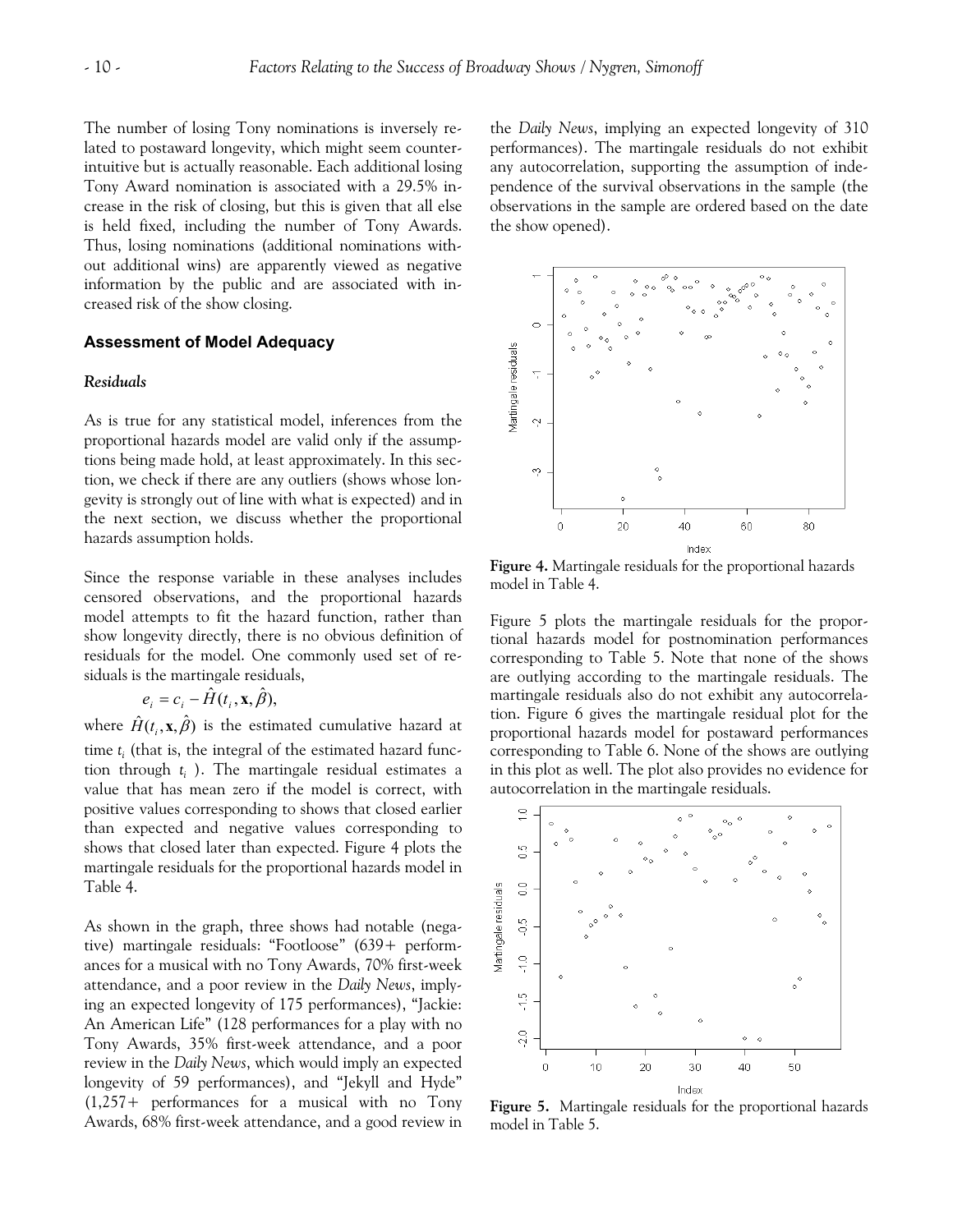

**Figure 6**. Martingale residuals for the proportional hazards model in Table 6.

Table 7 presents the results of the proportional hazards model fit when these three shows are omitted from the sample. Comparing the results in Table 7 with those in Table 4, we see that the effects that were statistically significant remain so (and become slightly stronger), whiles those that were not statistically significant remain insignificant. Thus, the three outliers do not substantially affect the implications of the analysis.

#### *Assessing the Proportional Hazards Assumption*

The key assumption in the proportional hazard model (1) is that the effect of a covariate on the hazard function is

**TABLE 7.** Results of Proportional Hazards Model Fit For Total Number of Performances Omitting Three Outliers

| Variable      | Coeffi-   | $exp(C_0 -$ | $\widetilde{\mathcal{X}}$ | Þ       |
|---------------|-----------|-------------|---------------------------|---------|
|               | cient     | efficient)  |                           |         |
| Type of show  |           |             |                           |         |
| Musical       | $-0.8085$ | 0.446       | $-2.64$                   | 0.008   |
| Musical revue | $-1.2185$ | 0.296       | $-2.41$                   | 0.016   |
| Revival       | 0.0361    | 1.037       | 0.14                      | 0.890   |
| Opens in July | 3.0521    | 21.159      | 3.50                      | < 0.001 |
| First-week    | $-0.0283$ | 0.972       | $-3.64$                   | < 0.001 |
| attendance    |           |             |                           |         |
| Daily News    | $-0.2885$ | 0.749       | $-2.35$                   | 0.019   |
| review        |           |             |                           |         |
| New York      | -0.0010   | 0.999       | $-0.01$                   | 0.990   |
| Times review  |           |             |                           |         |
| Tony nomina-  | $-0.0299$ | 0.970       | $-0.33$                   | 0.740   |
| tions         |           |             |                           |         |
| Tony Awards   | $-0.6352$ | 0.530       | $-3.02$                   | 0.003   |

**Note.** Target variable is the total number of performances. Predictors are the same as those in Table 4. The sample excludes the three outliers. Overall significance:  $LR = 68.7$  on 9 degrees of freedom ( $p = 3 \times 10^{-11}$ ).

the same at all times. Grambsch and Therneau (1994) proposed testing this assumption via the specific form of time-varying coefficient

 $\beta_i(t) = \beta_i + \gamma_i g_i(t)$ ,

where  $g_j(t)$  is a specified function of time such as the identity, logs, or ranks. Proportional hazards correspond to  $\gamma_{j} = 0$  for all j, and one way to test the hypothesis that  $\gamma_i = 0$  for each coefficient is via a score test. Hosmer and Lemeshow (1999, page 207) recommend using the log function in these tests, and that is what is done here.

Table 8 presents the p-values for score tests for the proportional hazards model shown in Table 4. Small p-values provide evidence of nonproportional hazards related to that variable. The results in Table 8 imply nonproportionality of hazards linked to the type of show. Violation of the proportionality assumption in this model can be accounted for by fitting a model stratified on the type of show, which will be discussed further in the next section.

**Table 8.** p-Values of Score Tests for Proportional Hazards Assumption For Model Summarized in Table 4

| Variable              |       |
|-----------------------|-------|
| Type of show          |       |
| Musical               | 0.003 |
| Musical revue         | 0.747 |
| Revival               | 0.070 |
| Opens in July         | 0.514 |
| First-week attendance | 0.327 |
| Daily News review     | 0.361 |
| New York Times review | 0.411 |
| Tony nominations      | 0.146 |
| Tony Awards           | 0.718 |

Table 9 gives corresponding p-values for tests based on the model summarized in Table 5. Since there is not strong evidence of nonproportionality of hazards here, we conclude that the nonstratified proportional hazards model in Table 5 seems appropriate for modeling postnomination longevity.

**Table 9**. p-Values of Score Tests for Proportional Hazards Assumption For Model Summarized in Table 5

| Variable                     |       |
|------------------------------|-------|
| Musical                      | 0.086 |
| Revival                      | 0.235 |
| Attendance after nominations | 0.632 |
| Daily News review            | 0.450 |
| New York Times review        | 0.766 |
| Tony nominations             | 0.500 |
| Tony Awards                  | 0.647 |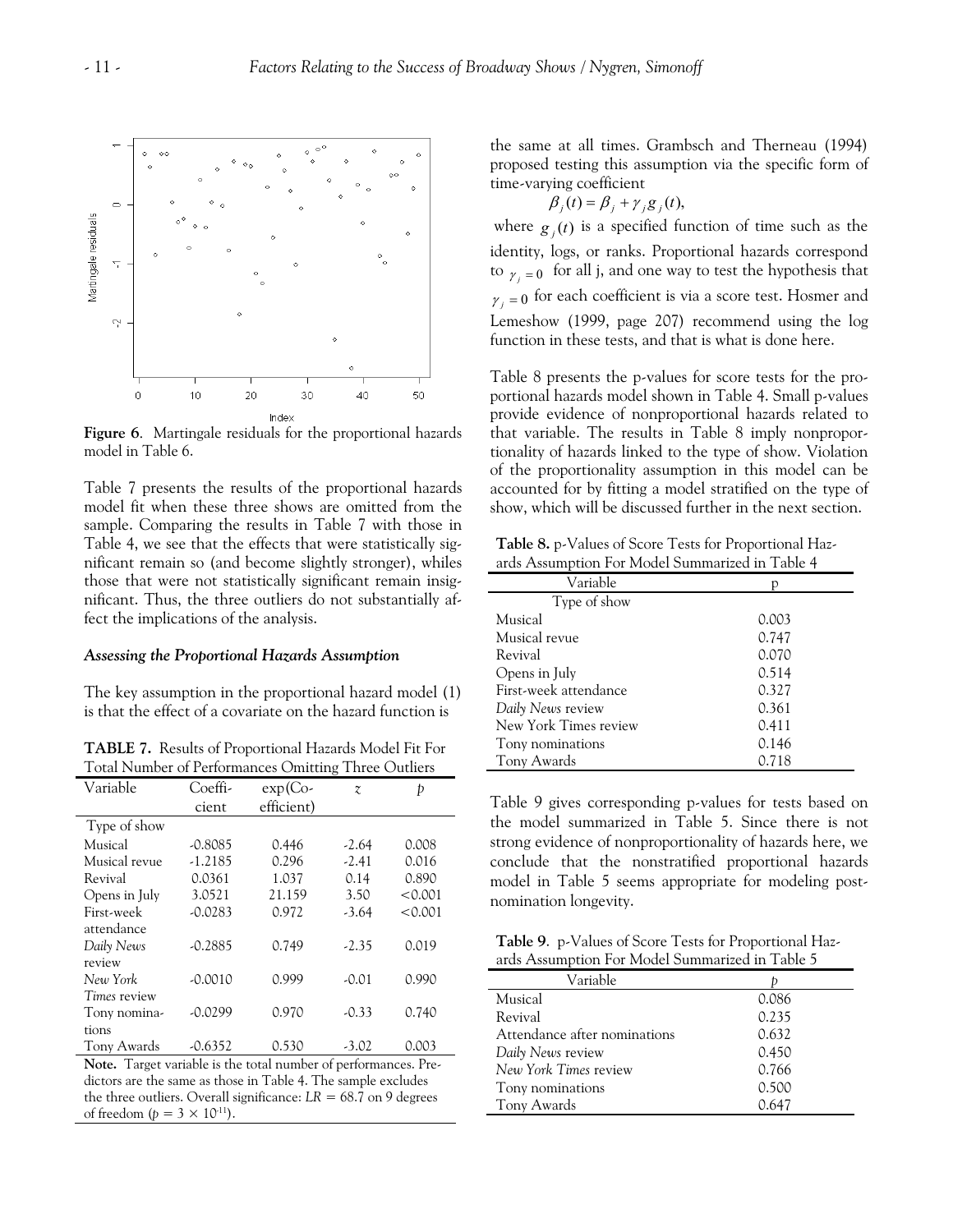Table 10 is used to check the proportionality assumption for the proportional hazards model in Table 6. The pvalues for score tests in the table indicate nonproportionality linked to several variables, suggesting a stratified model fitting may be appropriate.

**Table 10**. p-Values of Score Tests for Proportional Hazards Assumption For Model Summarized in Table 6

| Variable                     |       |
|------------------------------|-------|
| Musical                      | 0.081 |
| Revival                      | 0.517 |
| Attendance after nominations | 0.008 |
| Attendance after Awards      | 0.033 |
| Daily News review            | 0.134 |
| New York Times review        | 0.419 |
| Losing Tony nominations      | 0.055 |
| Tony Awards                  | 0.456 |
|                              |       |

# **Model Extension for Nonproportionality of Hazards**

When the proportional hazards assumption is violated, a useful generalization of the model that can treat the problem is the stratified proportional hazards model. Consider a show characteristic defined by a nominal variable, such as show type (i.e., musical, musical revue, or play). The model (1) assumes that, given the other covariates, the hazard function for, say, musicals is a constant multiple of that for, say, musical revues for all times *t*. That is, the relative hazard of a musical with specified characteristics closing at time *t* compared to that of a musical revue with the same characteristics closing at time *t* is the same for all values of *t*. This might not be the case, as different types of shows might "age" differently, and the resultant nonproportionality of hazards means that the proportional hazards model is no longer appropriate.

A simple way to address this nonproportionality is the *stratified proportional hazards model*, which assumes different baseline hazard functions for the different levels of the nominal variable (i.e., for each type of show). For this model, the hazard function satisfies

$$
h_s(t, \mathbf{x}, \boldsymbol{\beta}) = h_{s0}(t)e^{\mathbf{x}'\boldsymbol{\beta}},
$$

where  $h_{s0}(\cdot)$  is the baseline hazard for level *s*. Under this model, the effect of being in level *s* can be summarized using, for example, the median baseline survival time for shows at that level, while the regression coefficients are interpreted as multiplicative effects on the hazard as always.

Table 11 summarizes the results of the stratified proportional hazards model fit for the total number of performances of the Broadway shows. Table 8 identified that the type of show should be a stratification variable, so the indicator variables identifying the type of show (musical and musical revue) are excluded from the stratified model. Thus, while in the earlier analysis each different type of show had a different multiplicative effect on the baseline hazard function, in this analysis each different type of show has a different baseline hazard function. Further, while in the nonstratified model for the total number of performances an indicator variable identifying if the show opened in July was used to capture the seasonal effect, this indicator variable is no longer appropriate for the stratified model since (as was noted earlier) only two shows in the sample opened in July, and both are plays. Instead, in this model an indicator variable identifying if the show opened in summer months (May through September) is used to incorporate the seasonal effect into the stratified model.

**Table 11.** Results of Stratified Proportional Hazards Model Fit For Total Number of Performances

| $\mathcal{L}$ is contributed. |           |             |                |       |  |
|-------------------------------|-----------|-------------|----------------|-------|--|
| Variable                      | Coeffi-   | $exp(C_0 -$ | $\overline{z}$ | Þ     |  |
|                               | cient     | efficient)  |                |       |  |
| Revival                       | 0.4107    | 1.508       | 1.52           | 0.130 |  |
| Opens in sum-                 | 0.9989    | 2.715       | 2.19           | 0.028 |  |
| mer                           |           |             |                |       |  |
| First-week at-                | $-0.0206$ | 0.980       | $-2.61$        | 0.009 |  |
| tendance                      |           |             |                |       |  |
| Daily News re-                | $-0.3064$ | 0.736       | $-2.45$        | 0.014 |  |
| view                          |           |             |                |       |  |
| New York Times                | $-0.0390$ | 0.962       | $-0.30$        | 0.760 |  |
| review                        |           |             |                |       |  |
| Tony nomina-                  | 0.0652    | 1.067       | 0.69           | 0.490 |  |
| tions                         |           |             |                |       |  |
| Tony Awards                   | $-0.6388$ | 0.528       | $-3.08$        | 0.002 |  |

**Note.** Target variable is the total number of performances. The stratification variable is the type of show. Predictors include an indicator variable identifying if the show was a revival, a seasonality effect represented by an indicator variable identifying if the show opened in summer months (May through September), the percentage of seats sold in the first week, review ratings in the *New York Daily News* and the *New York Times*, the number of Tony nominations in the major categories, and the number of Tony Awards in the major categories. Overall significance: *LR* = 45.3 on 7 degrees of freedom ( $p = 1.2 \times 10^{-7}$ ).

The results in Table 11 are nearly identical to those in Table 4. The interpretation of the estimates would not differ substantially from those discussed earlier and thus are not repeated here. The score tests of nonproportionality of hazards as shown in Table 12 show no problems with model assumptions based on the stratified model.

Table 13 presents the results of a stratified proportional hazards model fit for the number of postaward performances. The stratification variables used are the number of losing Tony nominations and whether or not a show is a musical. The coefficients of the covariates in the stratified model are similar to those for the nonstratified model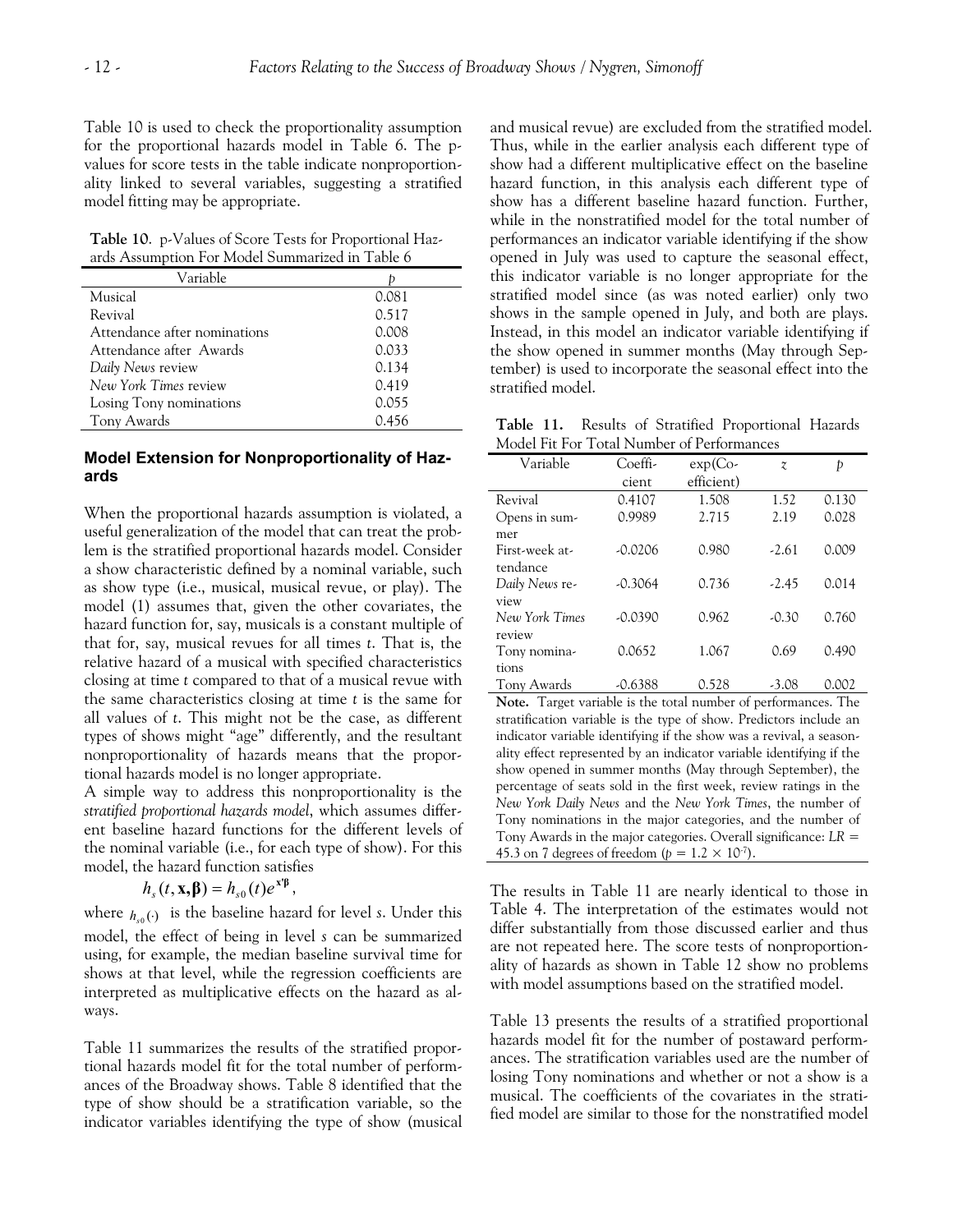(as shown in Table 6), and the resultant inferences are also very similar. The p-values in Table 14 do not suggest significant nonproportionality of hazards.

**TABLE 12**. p-Values of Score Tests for Proportional Hazards Assumption For Model Summarized in Table 11

| Variable              |       |  |
|-----------------------|-------|--|
| Revival               | 0.105 |  |
| Opens in summer       | 0.159 |  |
| First-week attendance | 0.461 |  |
| Daily News review     | 0.332 |  |
| New York Times review | 0.242 |  |
| Tony nominations      | 0.113 |  |
| Tony Awards           | 0.598 |  |

**Table 13.** Results of Stratified Proportional Hazards Model Fit For Number of Performances After Tony Awards Announcement

| Variable         | Coeffi-   | exp(Coe   | z       | Þ     |
|------------------|-----------|-----------|---------|-------|
|                  | cient     | fficient) |         |       |
| Revival          | 2.2931    | 9.905     | 3.29    | 0.001 |
| Attendance after | $-0.0512$ | 0.950     | $-2.59$ | 0.010 |
| nominations      |           |           |         |       |
| Attendance after | 0.0361    | 1.037     | 1.89    | 0.059 |
| awards           |           |           |         |       |
| Daily News re-   | $-0.2087$ | 0.812     | $-0.82$ | 0.410 |
| view             |           |           |         |       |
| New York Times   | $-0.4481$ | 0.639     | $-1.51$ | 0.130 |
| review           |           |           |         |       |
| Tony Awards      | $-0.3780$ | 0.685     | -1.43   | 0.150 |

**NOTE.** Target variable is the number of performances after the announcement of Tony Award winner. The stratification variables are the number of losing Tony nominations and whether or not a show is a musical. Predictors include an indicator variable identifying if the show was a revival, the percentage of seats sold in the week after the announcement of nominations, the percentage of seats sold in the week after the announcement of winners, review ratings in the *New York Daily News* and the *New York Times*, and the number of Tony Awards in the major categories. Overall significance: *LR* = 28.2 on 6 degrees of freedom  $(p = 9 \times 10^{-5})$ .

**Table 14.** p-Values of Score Tests for Proportional Hazards Assumption For Model Summarized in Table 13

| Variable                     |       |  |
|------------------------------|-------|--|
| Revival                      | 0.263 |  |
| Attendance after nominations | 0.701 |  |
| Attendance after awards      | 0.660 |  |
| Daily News review            | 0.567 |  |
| New York Times review        | 0.775 |  |
| Tony Awards                  | 0.662 |  |

# **Conclusion**

In this study, we have used the proportional hazards model to investigate the factors relating to the longevity of Broadway shows. We find that the type of show is an important predictor for show longevity, with musicals having longer run times than other shows. Critic reviews in the *Daily News* are related to longevity, as would be expected, but, in contrast to earlier investigations, reviews in the *New York Times* are unrelated to the success of a show. Winning major Tony Awards is associated with greater success, but being nominated and then losing is negatively related to postaward longevity. Rather than being a positively viewed stamp of approval, the status of a show as a revival is inversely related to show success, at least after the Tony Award nominations have been announced. As anticipated, increased early attendance is associated with greater success of a show.

## **REFERENCES**

- Cox, D. R. 1972. Regression models and life tables (with discussion). *Journal of the Royal Statistical Society, Series B* 34:187-220.
- De Vany, A. 2004. *Hollywood Economics: How Extreme Uncertainty Shapes the Film Industry.* London: Routledge.
- Grambsch, P. M., and Therneau, T. M. 1994. Proportional hazards tests in diagnostics based on weighted residuals. *Biometrika* 81:515-26.
- Hosmer, D. W., Jr., and Lemeshow, S. 1999. *Applied Survival Analysis.* New York: Wiley & Sons.
- R Development Core Team 2006. *R: A Language and Environment for Statistical Computing.* Vienna, Austria.
- Radas, S., and Shugan, S. M. 1998. Seasonal marketing and timing new product introductions. *Journal of Marketing Science* 35:296-315.
- Ravid, S. A. 1999. Information, blockbusters and stars—a study of the film industry. *Journal of Business* 72:463-92.
- Reddy, S. K., Swaminathan, V., and Motley, C. M. 1998. Exploring the determinants of Broadway show success. *Journal of Marketing Research* 35:370-83.
- Simonoff, J. S., and Ma, L. 2003. An empirical study of factors relating to the success of Broadway shows. *Journal of Business* 76:135-50.
- Simonoff, J. S., and Sparrow, I. R. 2000. Predicting movie grosses: Winners and losers, blockbusters and sleepers. *Chance* 13, no. 3:15-24.